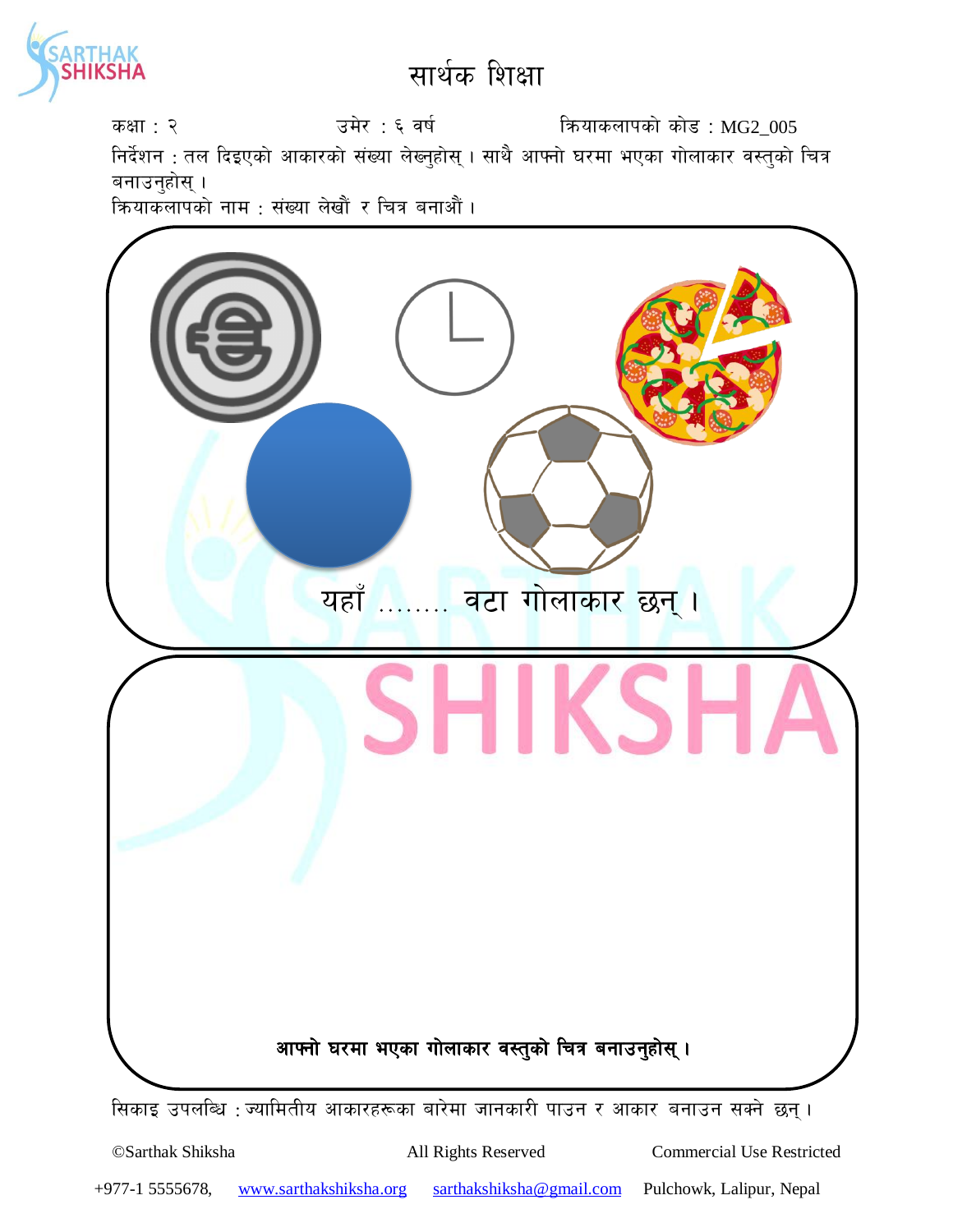

कक्षा : २  $\overline{3}$  : ६ वर्ष स्वित्र्याकलापको कोड : MG2\_006 निर्देशन : तल दिइएको आकारको संख्या लेख्नुहोस् । साथै आफ्नो घरमा भएका वर्गकार वस्तुको चित्र बनाउनुहोस् $\,$ । कियाकलापको नाम : संख्या लेखौं र चित्र बनाऔं । सिकाइ उपलब्धि : ज्यामितीय आकारहरूका बारेमा जानकारी पाउन र आकार बनाउन सक्ने छन्। यहाँ ........ वटा वर्गकार छन् । आफ्नो घरमा भएका वर्गकार वस्तुको चित्र बनाउनुहोस् ।

©Sarthak Shiksha All Rights Reserved Commercial Use Restricted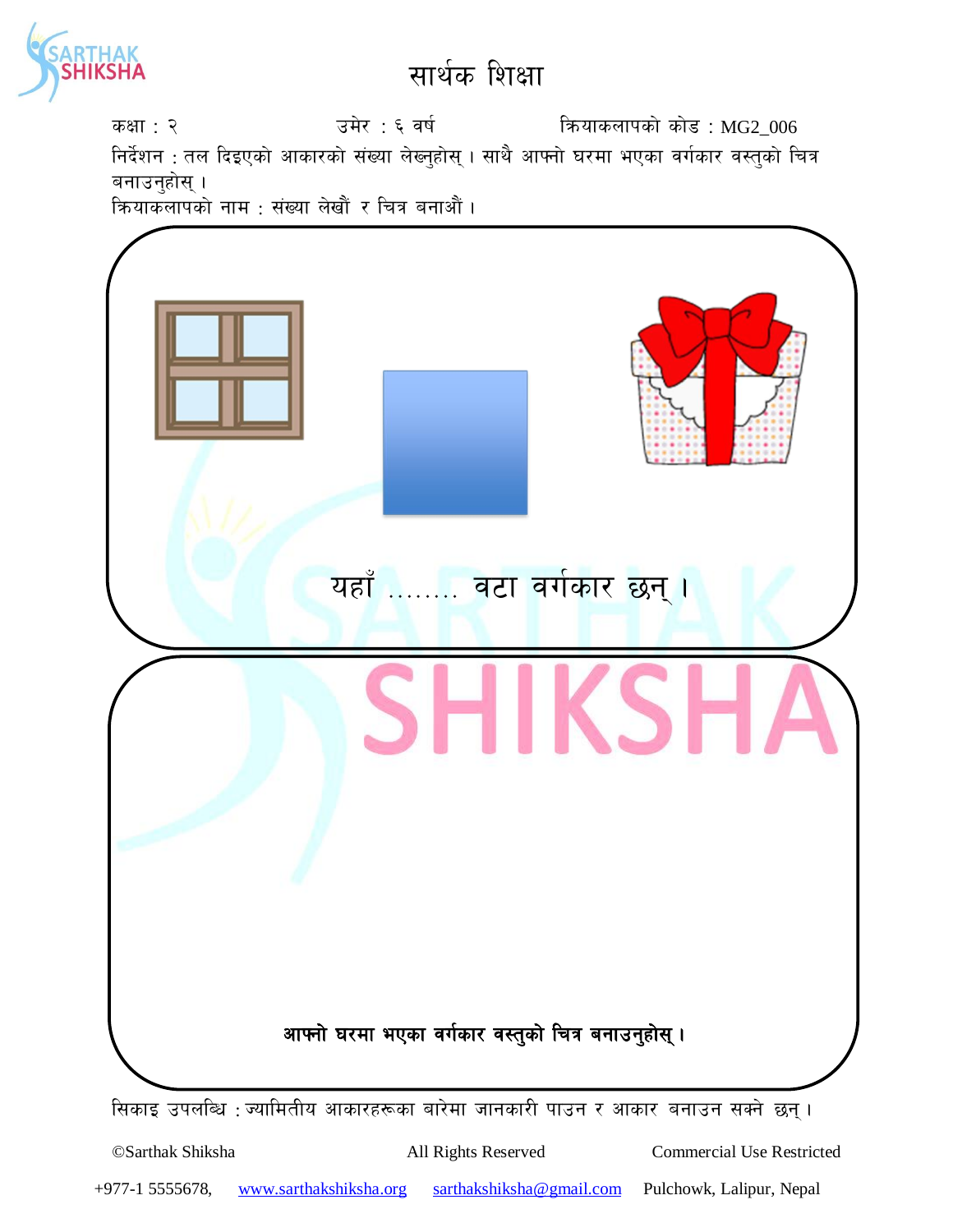

कक्षा : २  $\overline{3}$  : ६ वर्ष स्वित्र्या कियाकलापको कोड : MG2\_007 निर्देशन : तल दिइएको आकारको संख्या लेख्नुहोस् । साथै आफ्नो घरमा भएका आयतकार वस्तुको चित्र बनाउनुहोस् $\,$ । कियाकलापको नाम : संख्या लेखौं र चित्र बनाऔं ।



©Sarthak Shiksha All Rights Reserved Commercial Use Restricted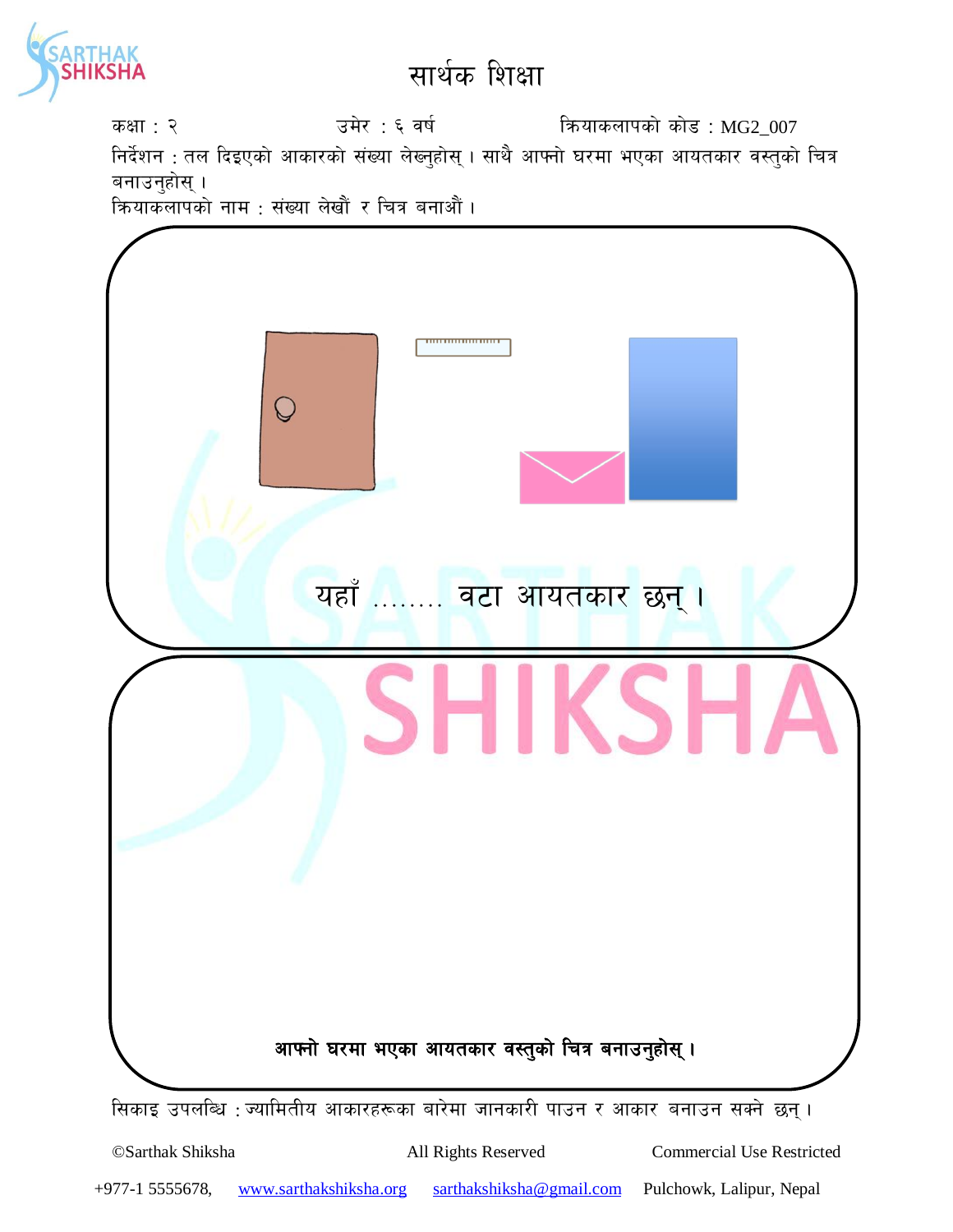

कक्षा : २  $\overline{3}$  : ६ वर्ष स्वित्र्याकलापको कोड : MG2\_008 निर्देशन : तल दिइएको आकारको संख्या लेख्नुहोस् । साथै आफ्नो घरमा भएका अण्डाकार वस्तुको चित्र बनाउनुहोस् $\,$ । कियाकलापको नाम : संख्या लेखौं र चित्र बनाऔं ।



सिकाइ उपलब्धि : ज्यामितीय आकारहरूका बारेमा जानकारी पाउन र आकार बनाउन सक्ने छन्।

©Sarthak Shiksha All Rights Reserved Commercial Use Restricted